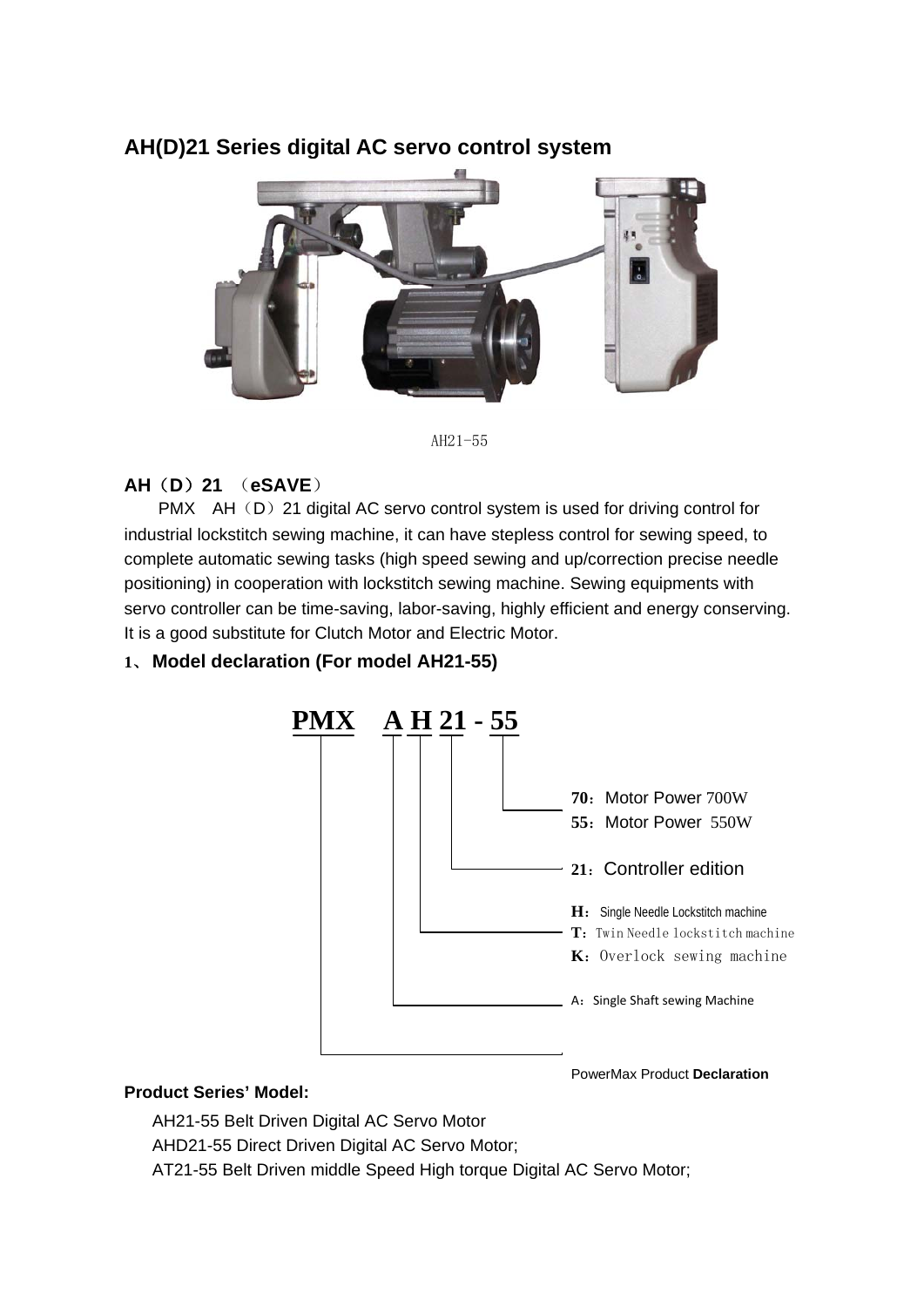AT21-70 Belt Driven low speed High torque Digital AC Servo Motor;

**2**、 System schematic diagram



## **3**、 **Table of functions and features:**

| <b>Controller type</b>     | AH21-55                                              | AT21-55                                              | AHD21-55                                             | AT21-70                                              |  |
|----------------------------|------------------------------------------------------|------------------------------------------------------|------------------------------------------------------|------------------------------------------------------|--|
| Motor Type                 | <b>PMSM</b>                                          | <b>PMSM</b>                                          | <b>PMSM</b>                                          | <b>PMSM</b>                                          |  |
| Voltage Range              | AC 220±20% V<br>50/60HZ                              | AC 220±20% V<br>50/60HZ                              | AC 220±20% V<br>50/60HZ                              | AC 220±20% V<br>50/60HZ                              |  |
| <b>Output Power</b>        | 550W                                                 | 550W                                                 | 550W                                                 | 700W                                                 |  |
| Max. Speed                 | 5000rpm                                              | 5000rpm                                              | 5000rpm                                              | 2500rpm                                              |  |
| Max. Torque                | 3Nm                                                  | 3Nm                                                  | 3Nm                                                  | 7.5Nm                                                |  |
| <b>Speed Control</b>       | $\star$                                              | $\star$                                              | $\bigstar$                                           | ★                                                    |  |
| <b>Speed Set</b>           | $\bigstar$                                           | $\bigstar$                                           | $\bigstar$                                           | $\bigstar$                                           |  |
| <b>Error Report</b>        | ★                                                    | ★                                                    | ★                                                    | ★                                                    |  |
| <b>Direction Set</b>       | ★                                                    | ★                                                    | $\bigstar$                                           | ★                                                    |  |
| <b>Overload Protection</b> | $\bigstar$                                           | $\bigstar$                                           | $\bigstar$                                           | $\bigstar$                                           |  |
| Stop to Position           | $\bigstar$                                           | $\bigstar$                                           | $\bigstar$                                           | $\bigstar$                                           |  |
| Weight                     | 7Kg                                                  | 7Kg                                                  | 7Kg                                                  | 8.5Kg                                                |  |
| Dimension                  | Controller:<br>220X160X80mm<br>Motor:<br>80X80X150mm | Controller:<br>220X160X80mm<br>Motor:<br>80X80X150mm | Controller:<br>220X160X80mm<br>Motor:<br>80X80X150mm | Controller:<br>220X160X80mm<br>Motor:<br>90X90X170mm |  |

**Annotation: PMSM——Permanent magnet synchronous motor** 

#### **4**、 **Controller feature:**

**I Low inertia PMSM servo motor, precise torque control makes it applicable for** thin/medium material lockstitch sewing machine;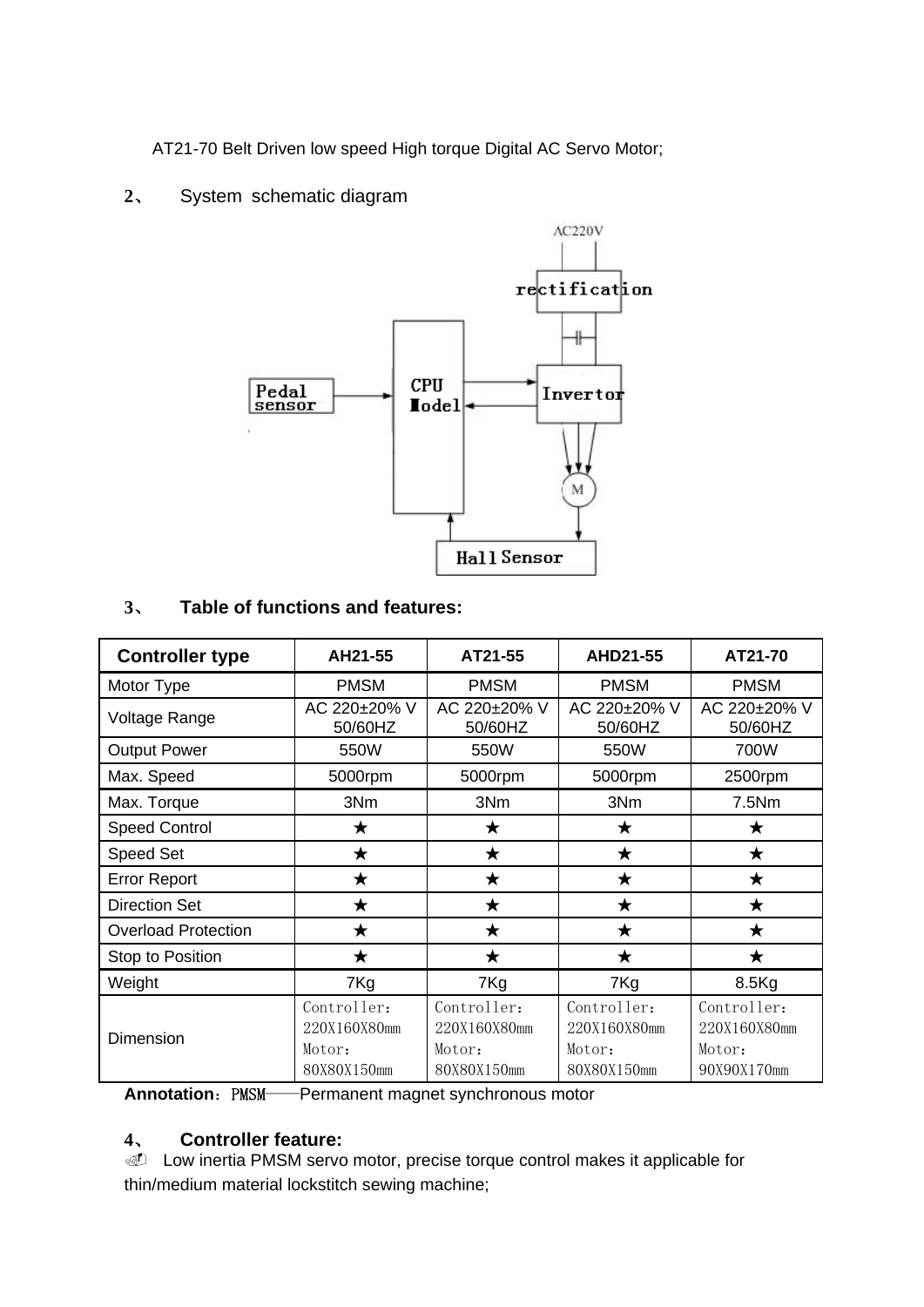- *I* Easy control. Stepless control by the pedal.
- **I** Motor rotation direction can set by one switch, make it has more application.
- *I* Low noise, low vibration and high efficiency.
- d Hardware and software over current protection, hardware and software
- over-voltage / under-voltage protection to make the controller more reliable.

**Easy installation and adjustment; unique digital analog signal logic, timely and** reliable pedal action judgment.

Switching mode power supply enables wider range of applicable voltage.

Applicable for high speed lockstitch, interlock sewing machine and overlock sewing machine etc.

*<u>D</u>* Auto needle positioning, more efficiency.

*I* High efficiency and more energy saving:

| <b>Motor</b><br>types           | Output<br>(W) | <b>Efficiency</b> | Input<br>(W) | Working<br><b>Time</b> | <b>Stop</b><br>Time | Annual Cost (RMB/KWh) |            |             |
|---------------------------------|---------------|-------------------|--------------|------------------------|---------------------|-----------------------|------------|-------------|
|                                 |               |                   |              |                        |                     | Peak<br>0.9           | Low<br>0.7 | Avg.<br>0.8 |
| Clutch<br>Motor                 | 550           | 65%               | 846          | 340                    | 3452                | 3107                  | 2417       | 2762        |
| <b>EC Motor</b>                 | 550           | 70%               | 786          | 340                    | 3206                | 2885                  | 2244       | 2565        |
| <b>VF Motor</b>                 | 550           | 70%               | 786          | 340                    | 2244                | 2020                  | 1571       | 1795        |
| <b>AC Servo</b><br><b>Motor</b> | 550           | 80%               | 700          | 340                    | 1428                | 1285                  | 1000       | 1142        |

**5**、 Figure of system parts: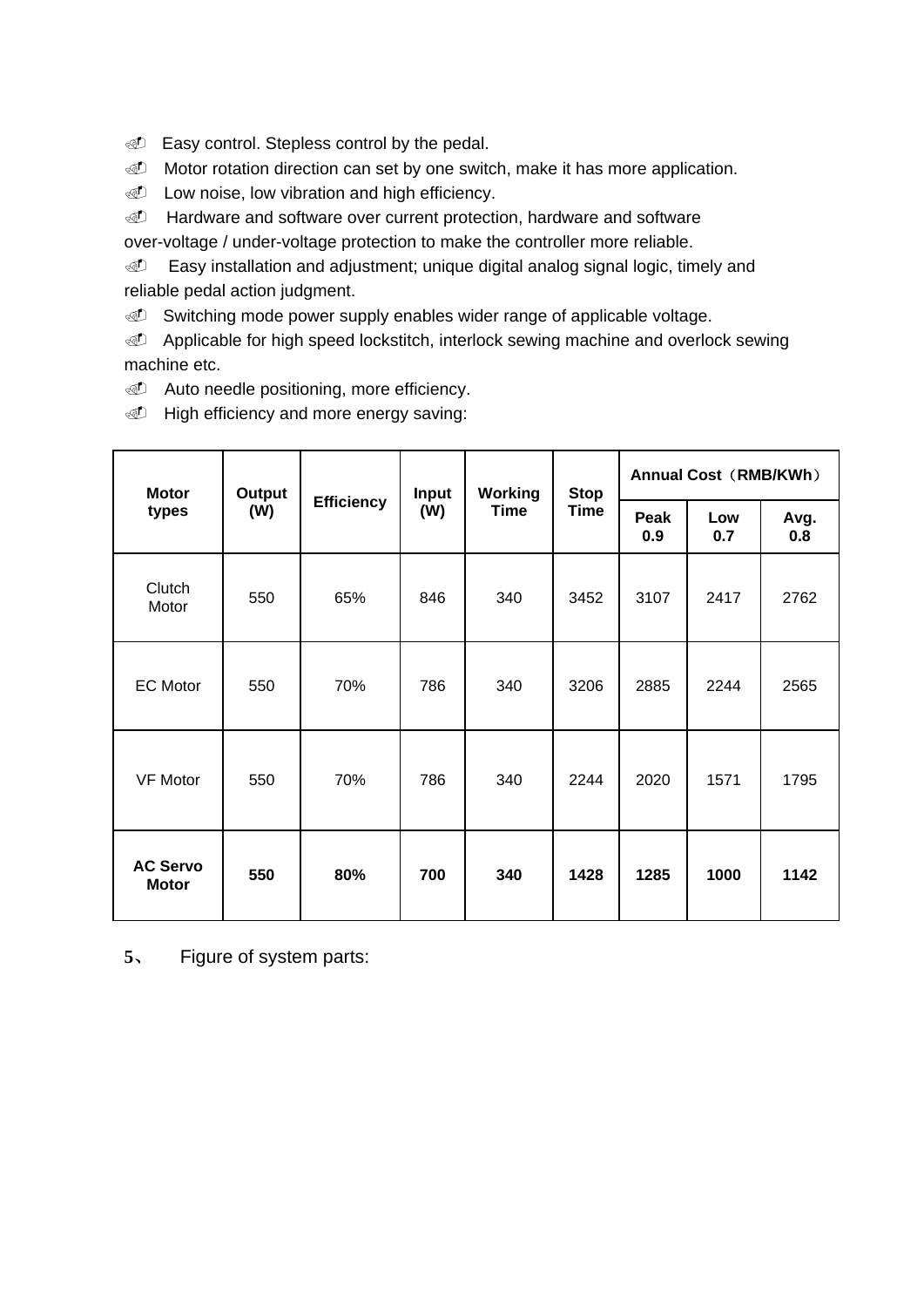

**6**、H**oisting size**: 6.1 The Controller hoisting size



6.2 The Motor hoisting size:

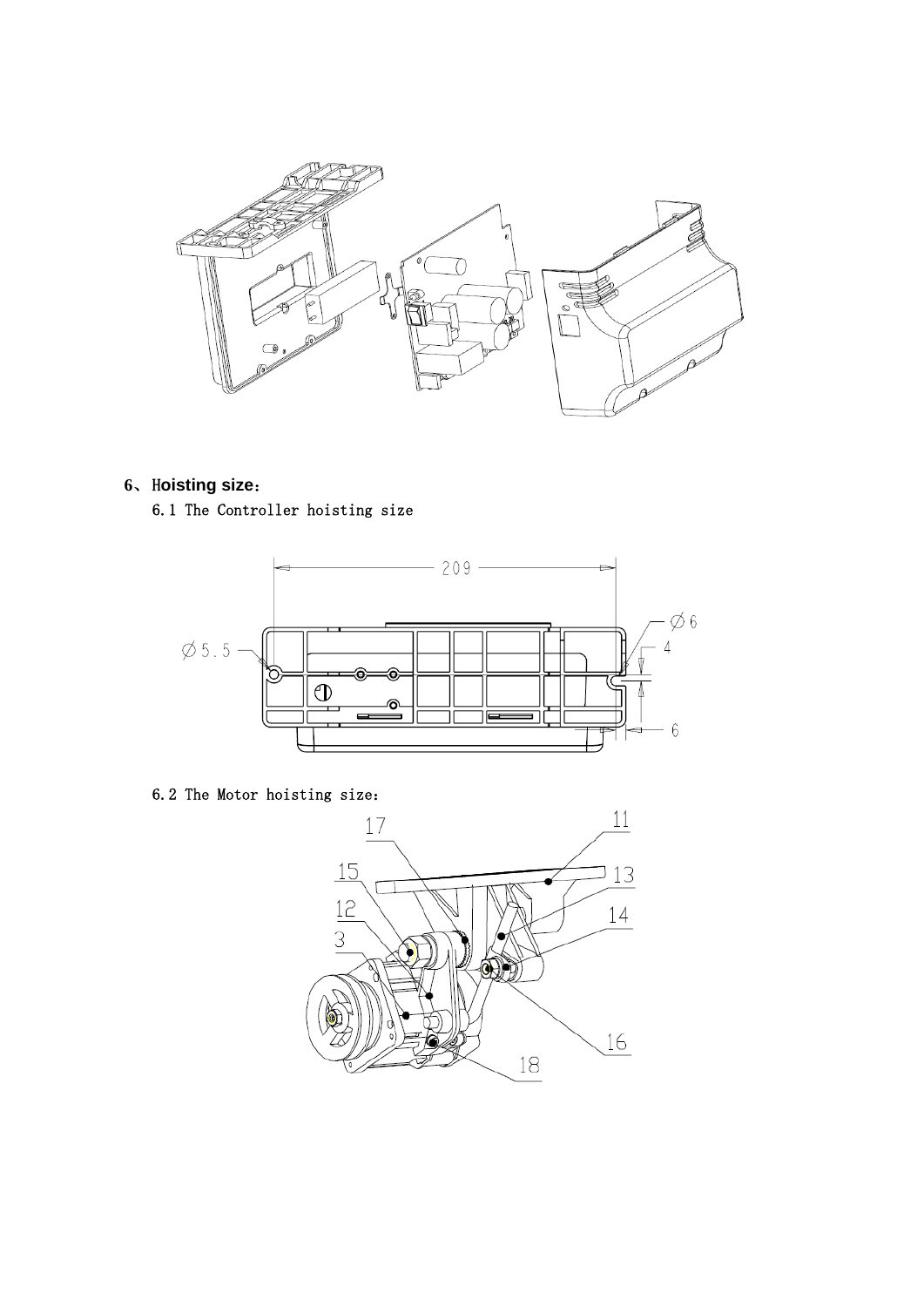

#### **7**、AH21 **controller dimensions**:





## **8**、 **The Optional parts mounted on machine head Synchronizer sensor interconnection cable: 2MUF09C1100——AH**21 Synchronizer sensor interconnection cable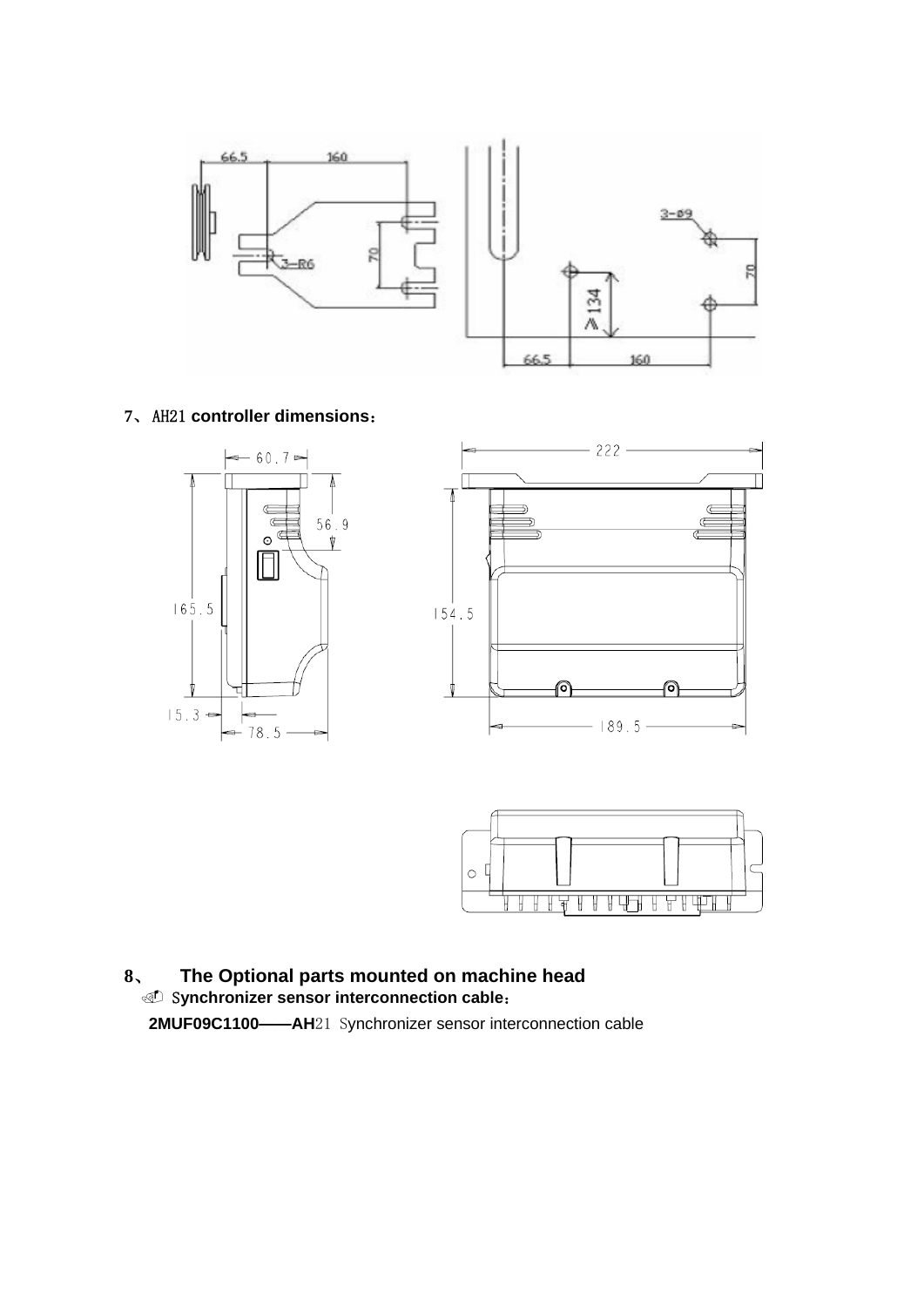

**The synchronizer sensor**:

1)Applied to the **Juki** type sewing machine's synchronizer:

 **2MU04C6504——Internal synchronizer of HANDY2 for Juki type.**

 **Annotation:** Need to connect with 2MUF09C1100——AH21 Synchronizer sensor interconnection cable.



2) Applied to the Brother type sewing machine's synchronizer:

 **2MU04C6505——Internal synchronizer of HANDY2 for Brother type** 

**Annotation:** Need to connect with 2MUF09C1100——AH21 Synchronizer sensor interconnection cable.



3) Applied to the Typical type sewing machine's synchronizer.:

 **2MU04C6508——Internal synchronizer of HANDY2 for Xian Typical type.**

 **Annotation:** Need to connect with 2MUF09C1100——AH21 Synchronizer sensor interconnection cable.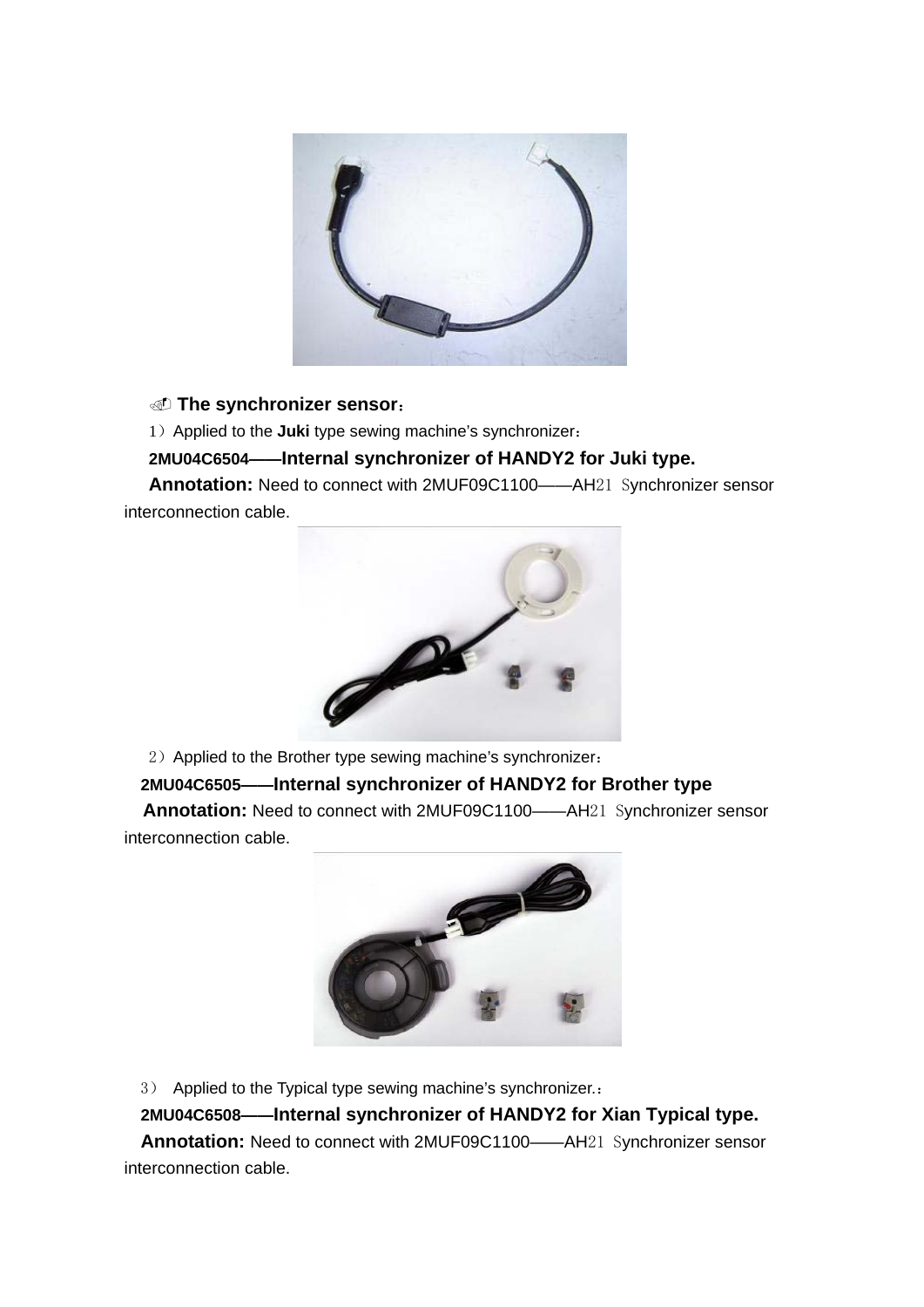

4) Applied to Mitsubishi type sewing machine's synchronizer:

#### **2MU04C6512——Internal synchronizer of HANDY2 for Mitsubishi type.**

 **Annotation:** Need to connect with 2MUF09C1100——AH21 Synchronizer sensor interconnection cable.



5) The external synchronizer:

#### **2MU04C6509——The external synchronizer** (**With Internal connector**)

 **Annotation:** Need to connect with 2MUF09C1100——AH21 Synchronizer sensor interconnection cable.



 **2MU04C7600——The external synchronizer (Without Internal connector) Annotation:** Need to connect with 2MUF09C1100——AH21 Synchronizer sensor interconnection cable.